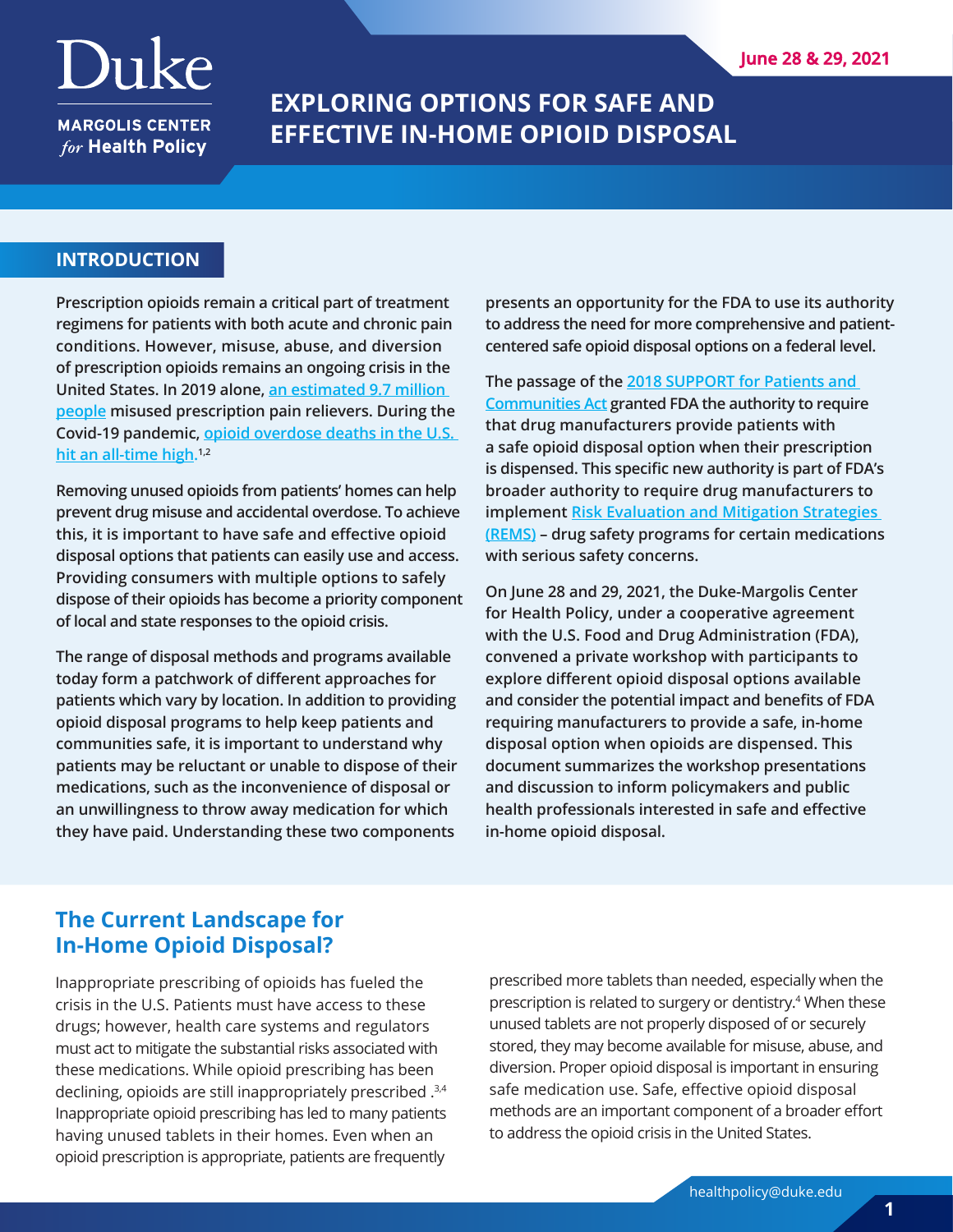Unused and improperly stored opioid analgesics can worsen the opioid crisis, leading to consequences such as overdose, death, and accidental ingestion by children (poisoning). [The CDC recommends](https://www.cdc.gov/wtc/prescriptionsafety.html) storing controlled substances, such as opioids, in their original packaging and in a locked cabinet or drawer. In an FDA literature review, most studies that analyzed unused opioid tablets reported that 50-70% of tablets went unused and 70-100% of patients stored opioids in unlocked locations.5 Even after widespread changes in prescribing practices, many patients still have unused tablets.

Partial solutions, such as "right-size" prescribing, safe storage, and child-resistant packaging, have not adequately addressed the large number of unused tablets already in patients' homes. In Michigan, one researcher estimated that there are collectively 62 million unused tablets per year in patient homes from post-surgical prescriptions alone. Given this large number of unused pills, researchers have noted that even a small increase in disposal rates of leftover opioids could reduce the number of tablets that are available for inappropriate use, resulting in a large public health benefit. This meeting focused on access to opioid disposal options as one way to reduce abuse, misuse, and accidental ingestion of unused tablets.

## **Existing Opioid Disposal Efforts**

Several opioid disposal options are already available to patients. These include kiosks available in retail and hospital pharmacies, health care centers, and police departments; drug take back events; flushing (for opioids on the FDA's "[flush list](https://www.fda.gov/drugs/disposal-unused-medicines-what-you-should-know/drug-disposal-fdas-flush-list-certain-medicines)"); mixing with unpalatable substances and dumping in household waste; mail-back envelopes; and in-home disposal products that include commercially available disposal pouches, packets, and containers. Rather than an overarching national disposal program funded by drug manufacturers or the federal government, disposal solutions form a patchwork that vary by state and/or operating organization.

## *Chain Pharmacy Efforts in Safe Opioid Disposal*

Some major chain pharmacies have started voluntarily offering disposal programs in response to the opioid crisis. Most chain pharmacies offer kiosks (monitored drop boxes in which patients can dispose of their unused medications) in some of their locations, and some also offer in-home disposal products. These in-home disposal products are typically either sealable pouches that contain chemicals

that neutralize medications or packets of chemical compounds that, when mixed with water and medications, sequester the medications. Kiosks may be especially useful for patients with large amounts of unused tablets. While not every chain pharmacy store has a kiosk, thousands are located across the country for patient use. Some chain pharmacies also partner with police departments for take back days.

There are variations in chain pharmacy disposal programs and how pharmacies dispense the in-home disposal products to patients. For some chain pharmacies, in-home products are dispensed with certain prescriptions, and in others, they are dispensed only upon request. Some chain pharmacies use algorithms to identify patients for in-home disposal product provision, such as opioid-naïve patients. In some pharmacies, when patients are dispensed an opioid prescription for the first time, they are offered a counseling session which includes education about the in-home disposal products. Aside from counseling sessions, chain pharmacies use different educational tools that are provided to patients for medication disposal, including instructions in a pamphlet or printed on the in-home disposal product itself. According to some chain pharmacy representatives at the meeting, patients seem to like in-home disposal products. Pharmacists are trained on safe drug disposal, and many see this interaction as an additional touchpoint in the clinician-patient relationship and opportunity for education.

#### *State Legislation on Opioid Disposal*

Several states have enacted laws that require manufacturers to fund drug disposal, including Washington, Oregon, Hawaii, California, New York, and Massachusetts. These laws typically include all drugs dispensed in the state, not just opioids. The drug disposal programs in these states typically focus on kiosks and are supplemented with mailback envelopes, and they are often implemented by a consortium of manufacturers through a Pharmaceutical Product Stewardship Work Group (PPSWG).

In the meeting, participants took a closer look at Washington's program – the first state-wide drug disposal program to be implemented. Washington's drug take back law was passed in 2018 and was modeled on seven local county ordinances surrounding drug disposal. The program officially began in 2020. The law includes provisions for over-the-counter medicines, prescriptions, brands, generics, medications for household pets, medications in medical devices, and combination products.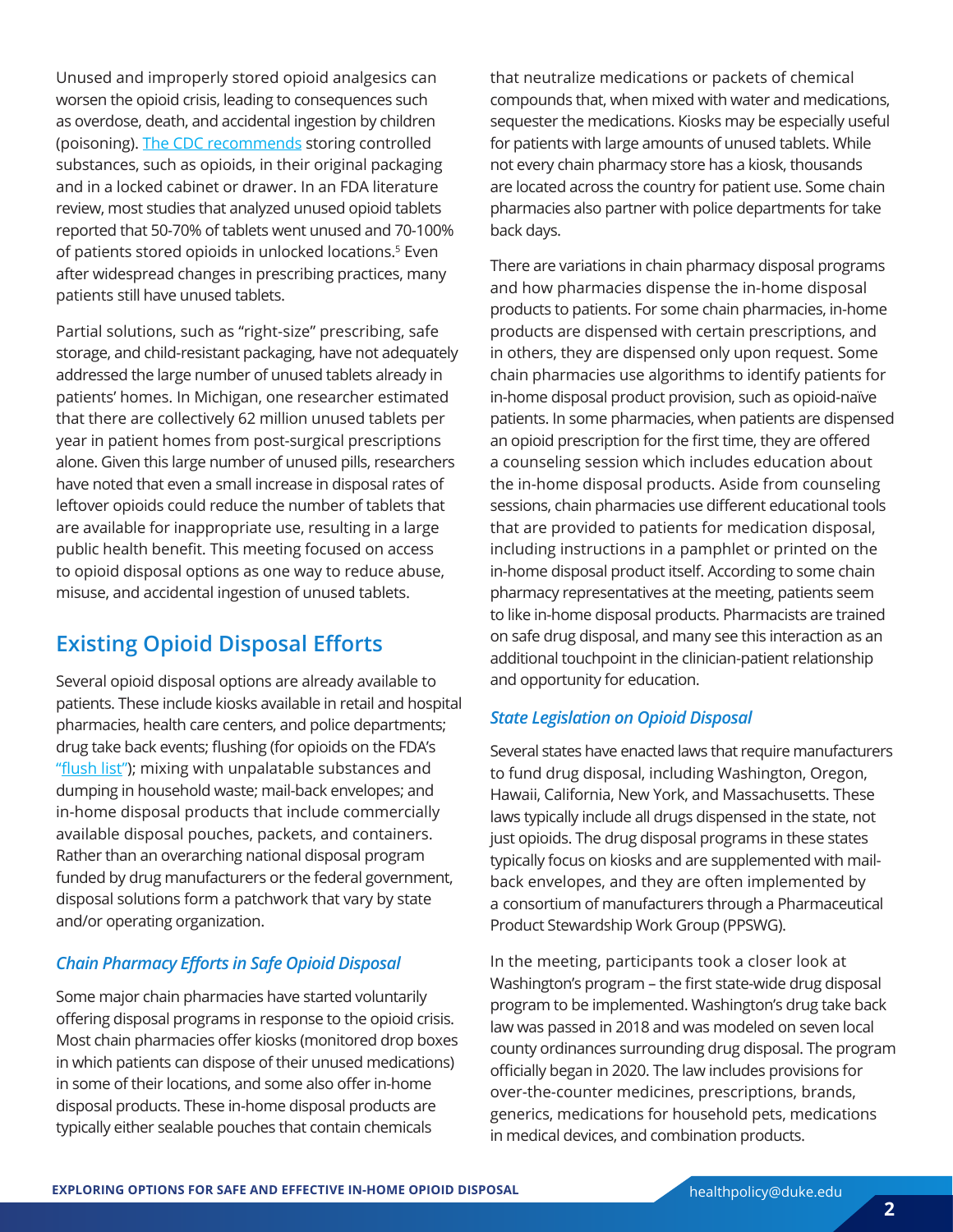Drug manufacturers fully fund the disposal programs, which are run by program operators. The Washington State Department of Health oversees program operators and approves proposals for new programs. Currently, the programs are using three different types of drug collection, including kiosks, take back days, and pre-paid, pre-addressed mail-back envelopes. In locations where program operators do not meet the kiosk convenience standard set by law, they must establish distribution centers where patients can access mail-back envelopes. Washington residents may also request a mail-back envelope and have it sent to their homes.

Washington's program is still new, and only preliminary data has been collected. Collected drugs are measured in pounds and are not separated by type, making it difficult to know how successful the programs are at collecting unused opioids specifically. In-home opioid disposal products are not currently covered under the state's law, though these products could supplement current disposal efforts.

#### *In-Home Disposal Products*

In-home disposal products typically take the form of pouches that contain chemical compounds that, when mixed with water, can neutralize or sequester medications and render them unusable. These products are available to patients in some clinical settings and pharmacies, but they are not yet widely used or supported by federal or statewide programs. In Texas, researchers at the University of Houston College of Pharmacy are trying to determine patient preferences and utilization rates of in-home opioid disposal products by assessing the use of single-use disposal systems for in-home drug disposal. Community prevention organizations (CPOs) in Texas are the main drivers of opioid disposal product distribution. This distribution is tracked via activity reporting sheets. However, it is not possible to track whether patients used the in-home disposal products and which medications they disposed of using the products because of United States Drug Enforcement Agency (DEA) regulations.

Some research does exist surrounding patient use of inhome disposal products. In one Michigan study comparing the effectiveness of providing an informational sheet about opioid disposal vs. an in-home disposal product, patients were more likely to dispose of their opioids with the in-home product In addition, patients were less likely to participate in inappropriate disposal (such as through household trash) when provided with a disposal product.<sup>6</sup>

Other studies suggest that education combined with in-home product provision may further increase disposal rates.7,8

## **Considerations for In-home Disposal Products**

Based on a literature review, providing in-home disposal products to patients increased disposal rates, especially when clinicians provided enhanced patient education.<sup>5</sup> However, in-home disposal products are relatively new, and there are limited studies that investigate how effective they are as an opioid disposal method. This leaves regulators and policymakers with many unanswered questions surrounding patient motivations and willingness to dispose of opioids, consumer preferences for safe disposal options, alignment of patient and provider preferences, and preferences of patients with chronic pain versus acute pain.

#### *Addressing Patient Needs*

Patients and caretakers have many different reasons for engaging in safe medication disposal, including disposing of unused pills post-surgery or after end-of-life care. One participant that works with patients offered their perspective on working with different patient needs, noting that it is important to provide patients and families with multiple options and to make disposal options as convenient as possible.

Meeting participants made a notable distinction between patients with chronic pain and acute pain (e.g., postsurgical patients), as these patient groups have different needs related to medication disposal.

In-home disposal options may serve as an accessible alternative to kiosks for patients with chronic pain, as many of these patients may have difficulty driving or leaving the house. However, chronic pain patients likely do not need a disposal option dispensed with each prescription as they are less likely to have unused pills. Acute pain patients, on the other hand, are more likely to have unused tablets and thus need a disposal option with each prescription. Addressing the difference in patient needs may help reduce waste from unused disposal products.

One speaker suggested that patients need to understand the "why" of opioid disposal, and pharmacists are in a prime position to educate patients about its importance.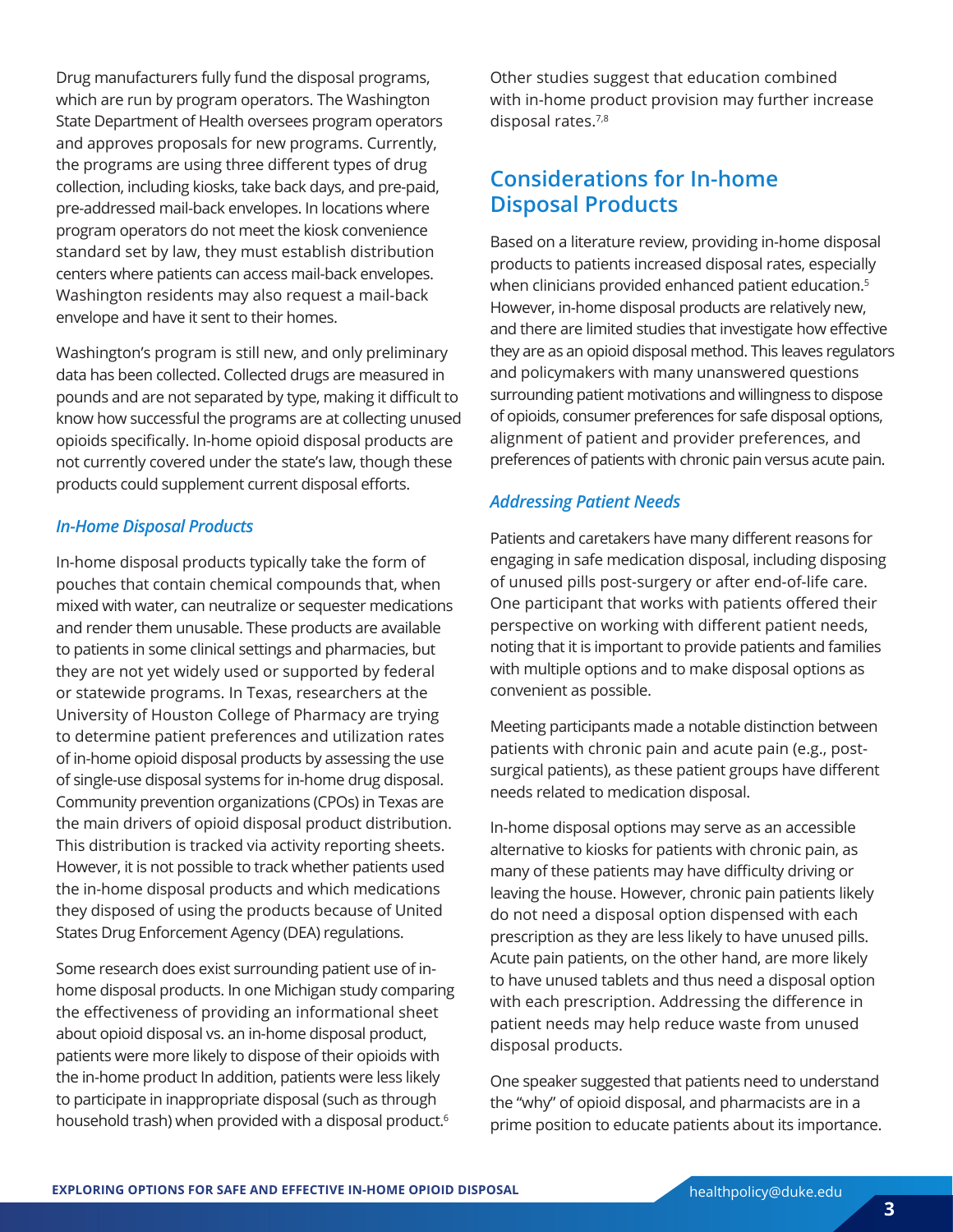Participants also offered solutions to encourage patient participation in opioid disposal, noting that text messages and emails could help remind patients to dispose of unused tablets. One speaker added that one state has a new system that flags patients with opioid prescriptions and calls them 10 days later, asking them how they have disposed of their medications and if they need additional resources. This model could help encourage disposal and meet patients' needs for an in-home disposal option.

## *Social and Behavioral Considerations*

Social and behavioral considerations may play a role in forming strategies to encourage opioid disposal. Older individuals, according to public opinion polls, are less likely to dispose of their opioids. In many communities of color, the only disposal sites are in law enforcement buildings, which can be a barrier to access for individuals wishing to dispose via kiosks. Rural and underserved urban communities face a lack of access to disposal options, and patients in high-density urban centers may feel uncomfortable carrying medications to kiosks via public transit or in busy areas. Finally, patients may view opioids as a scarce resource that may be hard to access later. Declining prescribing rates may fuel this impulse to view unused tablets as a scarce resource and may lead to hoarding.

One participant is working to engage community health care workers in local health care facilities, which could increase in-home product distribution to those with low access to kiosks and take back days. Another participant noted that patient education in the home is often highly effective and that perhaps new solutions such as traveling vans that distribute these in-home products could be helpful in increasing patient convenience and disposal rates for older patients and patients with chronic pain.

## *Environmental Health and Safety*

Some meeting participants expressed that in-home disposal products may pose safety concerns for patients. For example, one participant noted that most disposal products suspend medications in liquid solution without warnings about dermal exposures or guidance on how to clean up spills. In addition, waste material from inhome disposal products has not been proven to be nonhazardous or non-toxic because in-home disposal product manufacturers do not disclose product ingredients.

Meeting participants also expressed concerns about the environmental impact of in-home disposal products. While research suggests that some patients may feel reluctant to flush medications due to concerns about environmental pollution, there are additional environmental concerns associated with in-home disposal products being dumped in household waste and contributing to environmental pollution in landfills. Given that these products' chemical makeup is unclear, questions remain about the extent of in-home products' environmental risks. Waste management officials should be engaged to explore potential risks of large-scale in-home disposal product distribution.

## **Increasing Safe Disposal Using Any Method**

Opioid disposal programs seek not only to provide patients with the means to dispose of their opioids, but also to encourage patients to do so. Little is known about which options patients prefer and which are most effective at encouraging patients to dispose of their medications. Participants discussed what is known about these preferences, as well as what factors make patients reluctant to use existing disposal options.

## *Incentivizing Behavior Changes*

Several participants noted key motivators which may impact patients' willingness to dispose of their opioids. Stakeholders articulated that patients likely prefer convenience and asking individuals to undertake additional effort often reduces uptake of new interventions, despite apparent perceived benefits. In addition, patients might feel a sense of "thriftiness" leading them to be unwilling to throw away a product for which they have paid.

To achieve high disposal rates, a "one-size-fits-all" approach to disposal is insufficient. In addition to maintaining a variety of disposal solutions for patients, finding new approaches to encourage drug disposal could be beneficial in increasing disposal rates. One participant noted that patient motivations surrounding opioid disposal vary, so approaches for encouraging disposal should include emotional motivations, intellectual justifications, and financial incentives. Another participant added that working to instill a sense of "duty" in patients to return their opioids could create a shift in perspective that could lead to more disposal.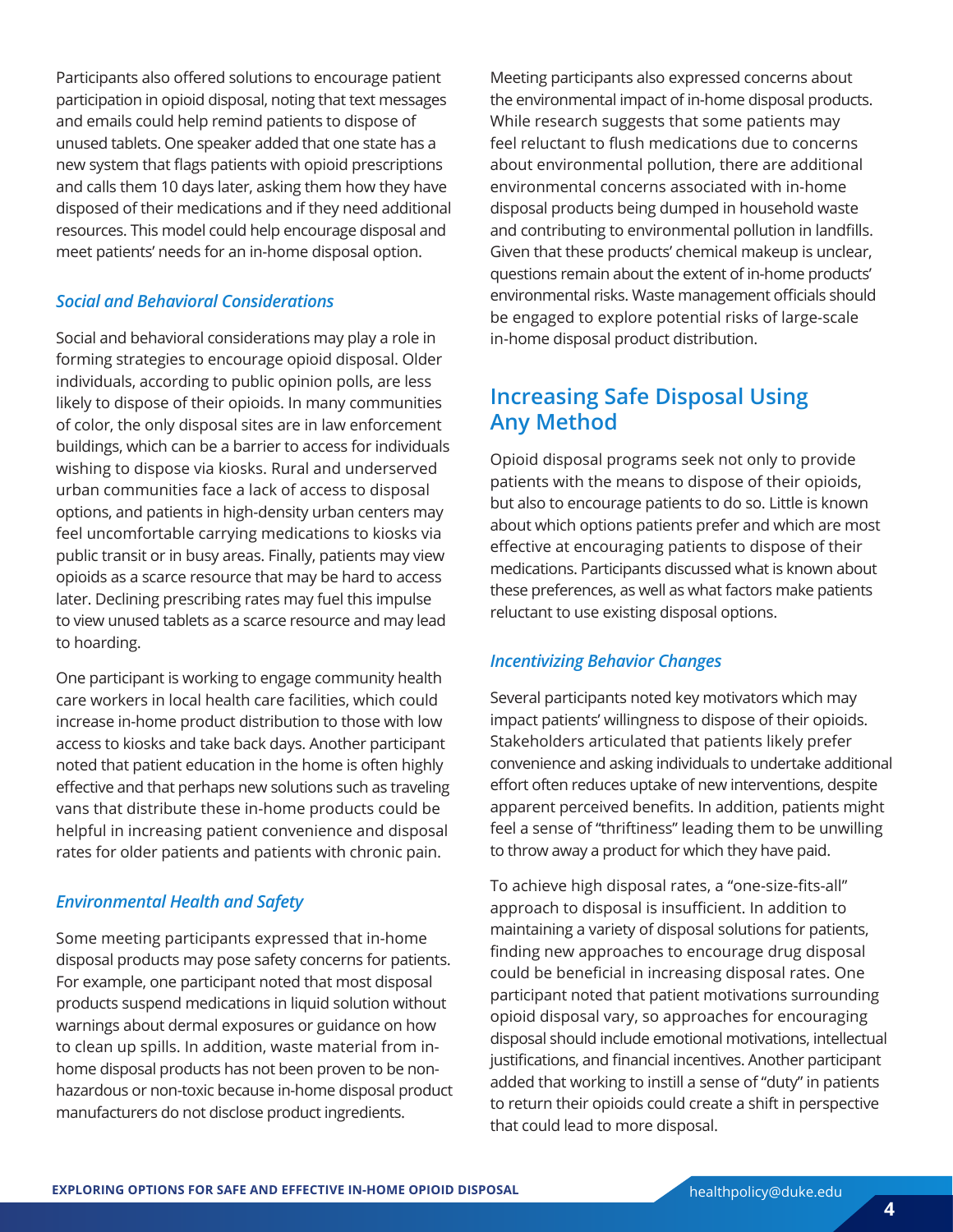## *Applying Principles of Injury Prevention*

The general principles of injury prevention can be applied to opioid disposal solutions. Education, engineering, and enforcement are key principles of injury prevention. Education helps patients understand the rationale for their behavior change, and this behavior change must be reinforced for sustained change over time. Engineering solutions are successfully implemented when the new technology is effective and reliable, as well as easily understood by key audiences. Enforcement strategies use policy or legislation to drive behavior change. These strategies must be widely known and understood, and there must be a cost to not participating in the desired behavior.

Additional injury prevention considerations may apply to opioid disposal. As one participant noted, one goal of injury prevention is making the safest behavior the easiest behavior. Interventions need to consider cultural issues, the needs of diverse communities, and they must be equitable.

## **Exploring Policy Options and Discussing Potential Implications of a REMS**

Under SUPPORT Act Section 3032, FDA may require a drug to be dispensed to certain patients with safe disposal packaging or safe disposal system. Guiding principles for an FDA-required REMS for opioid disposal include considerations such as:

- **1.** importance of an educational component of the REMS;
- **2.** patient access to multiple disposal options depending on their needs;
- **3.** the benefit of a REMS beyond current state and voluntary efforts; and
- **4.** unintended consequences of a REMS mandate on patient access and existing opioid disposal programs.

In the meeting, experts weighed in on these points to inform FDA's decision-making process around the potential implementation of a REMS for opioid disposal.

#### *Determining the Scope and Cost of a REMS*

Meeting participants discussed the potential cost considerations and scope of a REMS for opioid disposal. Participants expressed concerns about who would be shouldering the cost of in-home products and their distribution, noting that this funding should be sustainable. Some participants noted that pharmacists are unable to bill payers for time spent educating and that overworked pharmacists should receive some sort of compensation for their additional responsibilities that would come with patient education about opioid disposal.

While costs are high for small quantities of in-home disposal products, at scale, the costs should decrease. However, participants added that cost-effectiveness studies should be conducted to assess in-home disposal product costs versus benefits at scale. Other disposal options also have high associated costs. One speaker highlighted that kiosk costs are high for voluntary disposal efforts and can be cost-prohibitive in some communities, as the transportation and security needs create financial obstacles.

#### *Logistical Considerations*

Participants contributed several perceived obstacles to the implementation of a REMS for opioid disposal. One participant noted that some pharmacies may have little storage space. Another noted that currently there are no publicly funded resources to help consumers locate kiosks and take back days, so a compiled website or another digital tool could be helpful to patients. Finally, patients are not always aware of the categories of drugs they are taking, so it could be important to find a drug disposal solution that will accommodate multiple types of drugs.

Distribution of the in-home disposal products is likely easier in large chain pharmacies than in community pharmacies, which have different sets of needs. However, it is important that community pharmacy needs to be taken into consideration so as not to leave out large groups of patients. For example, some states have very few or no chain pharmacies, such as North Dakota.

One speaker suggested that prepaid mail-back envelopes could present an eco-friendlier alternative to other commercially available in-home disposal products that are disposed of in household waste. One speaker mentioned that public opinion surveys show that individuals will use mail-back envelopes or packages and that the practice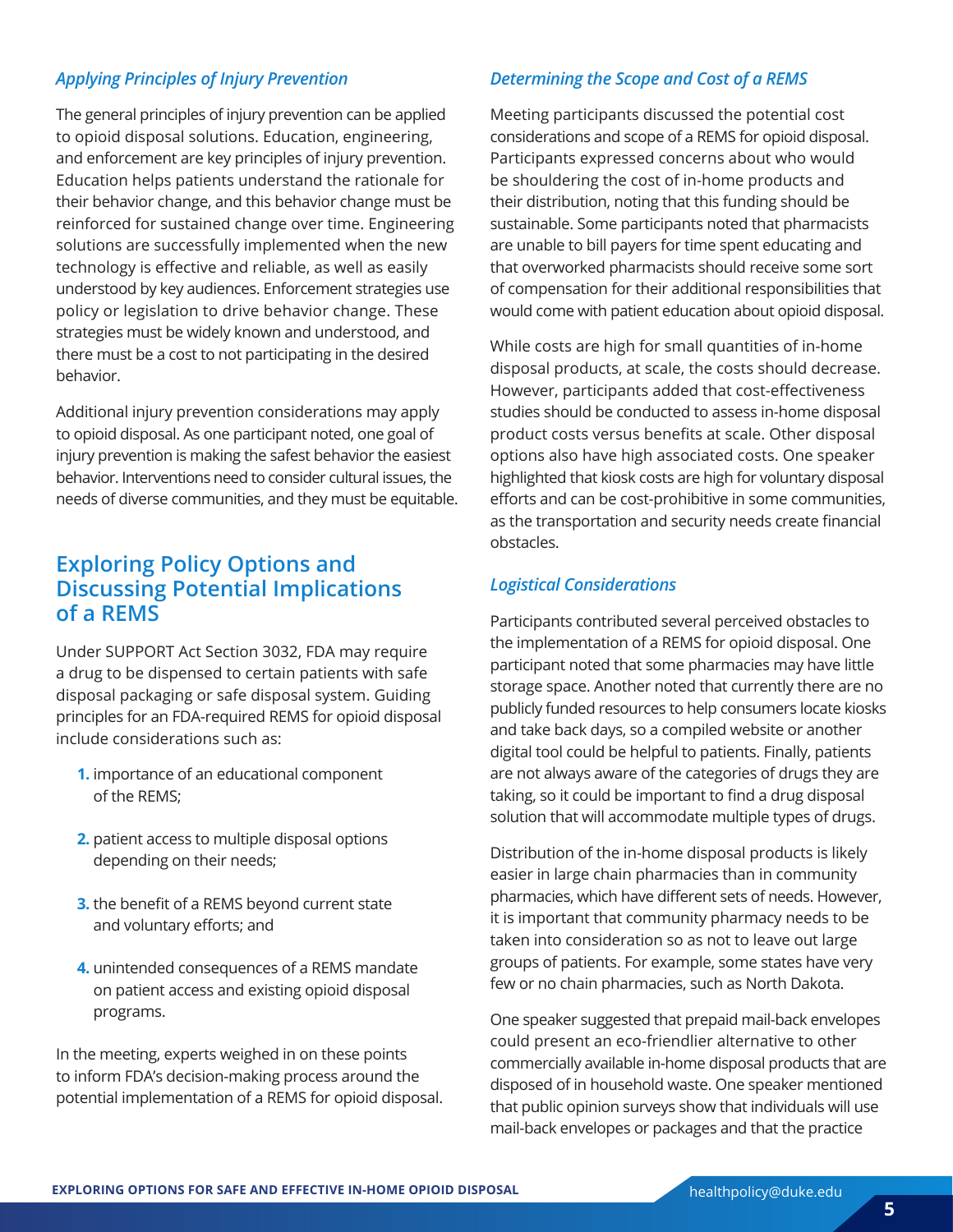is already regulated by the United States Postal Service and Drug Enforcement Administration. Multiple stakeholders mentioned in response that mail-back envelopes see low rates of return and that patients might prefer in-home disposal products. However, this could be due to a lack of patient education accompanying the mail-back envelopes.

## *Patient Education*

Patient education would be a necessary component of a REMS program for opioid disposal. Educational approaches range from one-on-one patient education to mass media campaigns. For educational approaches to be successful, they must reach the target audience, the information must be appropriate, and the audience needs to understand and believe the information, as well as have the resources and skills to make the desired change. There is low general population awareness about opioid disposal programs or why it is important to dispose of unused opioids – for this reason, mass public education campaigns could be beneficial in increasing disposal rates.

In addition, it is important that patients receive the same message from all health care providers (prescribers, nurses, pharmacists, and other clinicians) at multiple touchpoints to reinforce education surrounding opioid disposal. One speaker noted that it is important that patient education be private to foster patient trust and confidentiality. Patients place a great degree of trust in their pharmacists and care providers, so leveraging these relationships in patient education could increase disposal rates. However, meeting participants stressed that opioid disposal education should be integrated into existing pharmacy workflows, and pharmacy practitioners should be compensated for their time spent on this education, documentation, and followup. Regulators should consider the time and resource burden on clinicians when considering a new REMS.

#### *Evidentiary Needs*

Meeting participants stressed that new policy enacted for drug disposal should be evidence-based rather than reactionary. One speaker noted that there is little data on current drug collection efforts, and the data that does exist is not standardized. Providing a framework for common metrics could help determine the efficacy of different opioid disposal options. Additionally, there is little known about what types of medications are included in disposal efforts. DEA regulations prevent inventorying of medications collected in kiosks or mail-back envelopes and packages, therefore collecting data on the types of medication disposed or what percentage of collected drugs are opioids is difficult. Data that can be collected includes the total weight of the medication, but it is not separated by type of medication.

Currently, there seems to be no research comparing mail-back envelopes to in-home disposal products. Determining the rate of disposal with in-home disposal products is dependent on self-reporting, which could lead to bias; some participants suggested that introducing radio-frequency identification technology could help in tracking disposal rates via in-home products.

One participant suggested that there could be increased federal grant funding toward research in this area like the initiatives started after large tobacco settlements. Other participants noted that assessing the impact of a REMS through FDA-funded studies could be an important step in determining the public health value of in-home opioid disposal products. Assessment is an important component of a REMS, and participants added that surveys and quasi-experimental or experimental research are needed to determine the causal relationship between REMS and disposal rates.

## *Potential Unintended Consequences of a REMS*

Meeting participants considered potential unintended consequences of a REMS for opioid disposal. Participants suggested that since individuals often hold onto pills for later use, it is possible that opioid prescribing could increase with increased disposal as patients would request new prescriptions with each episode of pain rather than taking unused pills from old prescriptions. In addition, inhome disposal products can be easily misplaced, thrown out, or left unused, generating waste amongst patients who do not utilize the products. Finally, a REMS for opioid disposal could create a sense of fear amongst patients who perceive the drugs as dangerous, potentially affecting their care if prescribed opioids for acute pain.

There may be system-level challenges associated with implementing a new REMS program for in-home opioid disposal that stem from coordinating the needs of regulators, manufacturers, vendors, and other stakeholders. The program would be a novel REMS using a new authority and would likely be a large